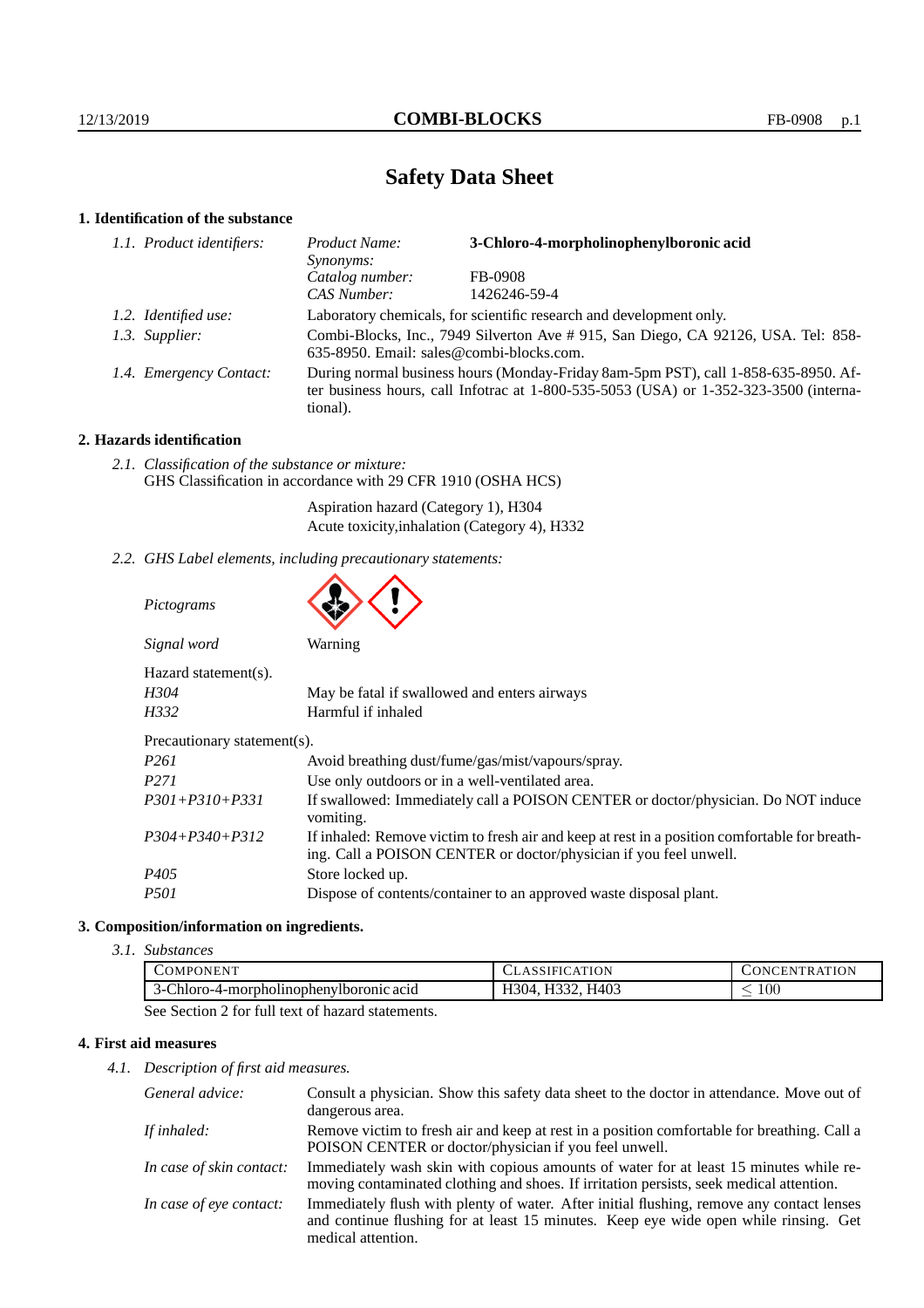*If swallowed:* Immediately call a POISON CENTER or doctor/physician. Do NOT induce vomiting.

- *4.2. Most important symptoms and effects, both acute and delayed:* See Section 2.2 and/or in Section 11.
- *4.3. Indication of any immediate medical attention and special treatment needed:* No data.

### **5. Fire fighting measures**

- *5.1. Extinguishing media:* Use dry sand, dry chemical or alcohol-resistant foam for extinction.
- *5.2. Special hazards arising from the substance or mixture:* Carbon monoxide, nitrogen oxides, hydrogen chloride.
- *5.3. Advice for firefighters:* Wear self-contained breathing apparatus for firefighting if necessary.
- *5.4. Further information:* No data available.

## **6. Accidental release measures**

- *6.1. Personal precautions, protective equipment and emergency procedures:* Ensure adequate ventilation. Use personal protective equipment.
- *6.2. Environmental precautions:* Should not be released into the environment. See Section 12 for additional ecological information.
- *6.3. Methods and materials for containment and cleaning up:* Sweep up or vacuum up spillage and collect in suitable container for disposal.
- *6.4. Reference to other sections:* Refer to protective measures listed in Sections 8 and 13.

# **7. Handling and storage**

- *7.1. Precautions for safe handling:* Avoid contact with skin and eyes. Avoid inhalation of vapour or mist. Keep away from sources of ignition - No smoking. Take measures to prevent the build up of electrostatic charge. For precautions see section 2.2.
- *7.2. Conditions for safe storage, including any incompatibilities:* Store refrigerated. Keep container tightly closed in a dry and well-ventilated place. Containers which are opened must be carefully resealed and kept upright to prevent leakage.
- *7.3. Specific end use(s):* Laboratory chemicals, for scientific research and development only.

#### **8. Exposure Controls / Personal protection**

## *8.1. Control parameters:*

*Components with workplace control parameters:* Contains no substances with occupational exposure limit values. *8.2. Exposure controls:*

*Appropriate engineering controls:* Ensure that eyewash stations and safety showers are close to the workstation location. Ensure adequate ventilation, especially in confined areas. Use only under a chemical fume hood.

*Personal protective equipment:*

| Eye/face protection:    | Wear appropriate protective eyeglasses or chemical safety goggles as described by OSHA's<br>eye and face protection regulations in 29 CFR 1910.133 or European Standard EN166.                                                                                                                                         |  |
|-------------------------|------------------------------------------------------------------------------------------------------------------------------------------------------------------------------------------------------------------------------------------------------------------------------------------------------------------------|--|
| Skin protection:        | Handle with gloves. Gloves must be inspected prior to use. Use proper glove removal<br>technique (without touching glove's outer surface) to avoid skin contact with this product.<br>Dispose of contaminated gloves after use in accordance with applicable laws and good<br>laboratory practices. Wash and dry hands |  |
| <b>Body Protection:</b> | Complete suit protecting against chemicals, Flame retardant antistatic protective clothing.<br>The type of protective equipment must be selected according to the concentration and<br>amount of the dangerous substance at the specific workplace.                                                                    |  |
| Respiratory protection: | No protective equipment is needed under normal use conditions.                                                                                                                                                                                                                                                         |  |
|                         | Control of environmental exposure: Prevent further leakage or spillage if safe to do so. Do not let product enter<br>drains.                                                                                                                                                                                           |  |

#### **9. Physical and chemical properties**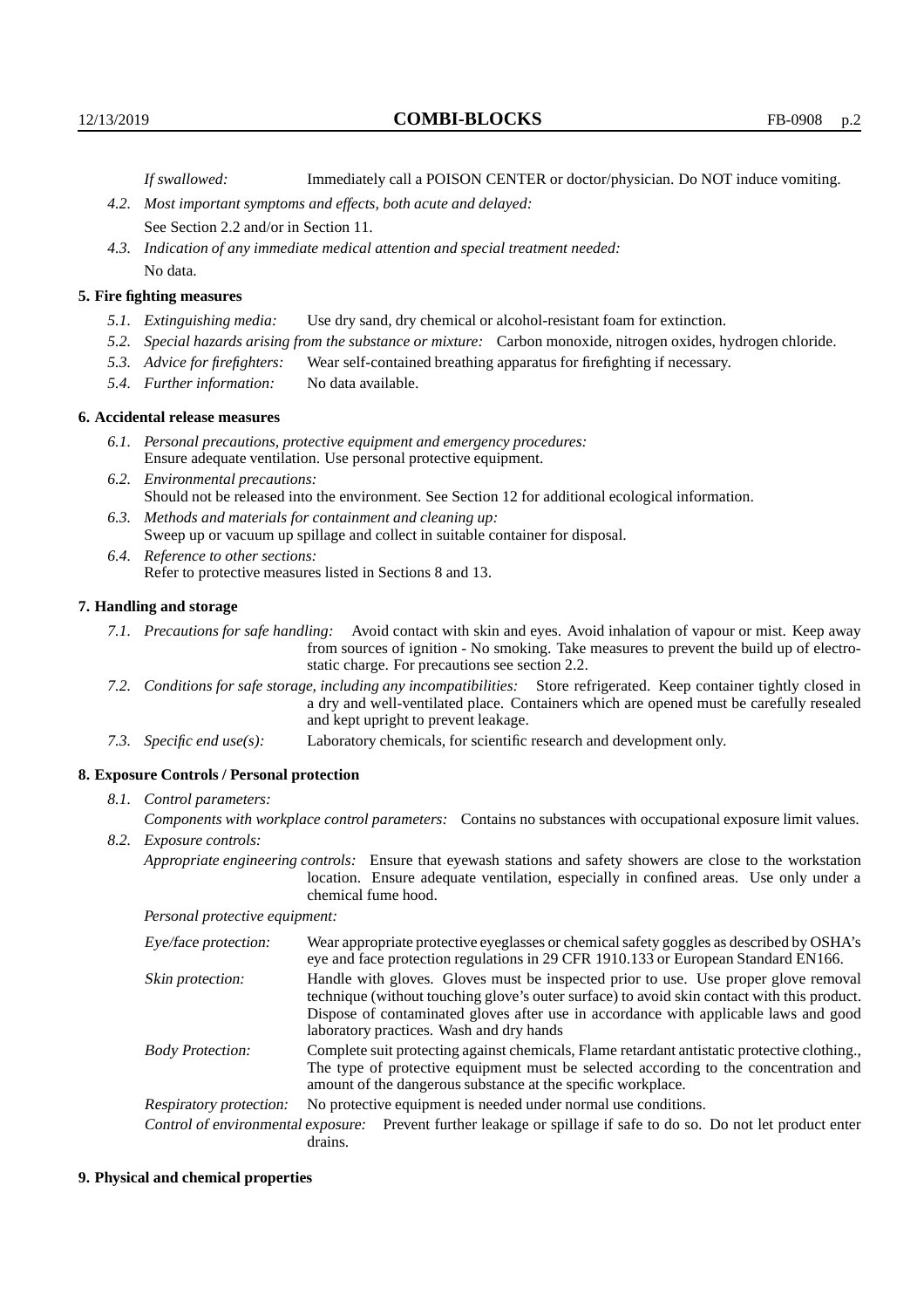| Appearance:                                   | Solid          |
|-----------------------------------------------|----------------|
| Odour:                                        | No data        |
| Odour Threshold:                              | No data        |
| pH:                                           | No data        |
| Melting point/freezing point:                 | $120 - 140$ °C |
| Initial boiling point and boiling range:      | No data        |
| Flash point:                                  | No data        |
| Evaporatoin rate:                             | No data        |
| Flammability (solid, gas):                    | No data        |
| Upper/lower flammability or explosive limits: | No data        |
| Vapour pressure:                              | No data        |
| Vapour density:                               | No data        |
| Relative density:                             | No data        |
| Water solubility:                             | No data        |
| Partition coefficient: n-octanol/water:       | No data        |
| Auto-ignition:                                | No data        |
| Decomposition temperature:                    | No data        |
| Viscosity:                                    | No data        |
| Explosive properties:                         | No data        |
| Oxidizing properties:                         | No data        |
|                                               |                |

*9.1. Information on basic physical and chemical properties*

*9.2. Other safety information:*

| Formula          | $C_{10}H_{13}BCINO_3$ |
|------------------|-----------------------|
| Molecular weight | 241.5                 |
| CAS Number       | 1426246-59-4          |

# **10. Stability and reactivity**

*10.1. Reactivity* No data

*10.2. Chemical stability* Stable under recommended storage conditions.

- *10.3. Possibility of hazardous reactions* No data
- *10.4. Conditions to avoid*
- *10.5. Incompatible material* No data.
- *10.6. Hazardous decomposition products:*

Hazardous decomposition products formed under fire conditions: Carbon monoxide, nitrogen oxides, hydrogen chloride.

| Other decomposition products: | No data        |
|-------------------------------|----------------|
| In the event of fire:         | See Section 5. |

## **11. Toxicological information**

*11.1 Information on toxicological effects*

| Acute toxicity:                                                                  | May be fatal if swallowed and enters airways. Harmful if inhaled.                                                                               |  |  |
|----------------------------------------------------------------------------------|-------------------------------------------------------------------------------------------------------------------------------------------------|--|--|
| Skin irritation/corrosion:                                                       | Harmful if inhaled.                                                                                                                             |  |  |
| Eye damage/irritation:                                                           | No data available.                                                                                                                              |  |  |
| Respiratory or skin sensitization:                                               | No data available.                                                                                                                              |  |  |
| Germ cell mutagenicity:                                                          | No data available.                                                                                                                              |  |  |
| Carcinogenicity:                                                                 | No data available.                                                                                                                              |  |  |
| Reproductive toxicity:                                                           | No data available.                                                                                                                              |  |  |
| Specific target organ system toxicity - single exposure:<br>No data available.   |                                                                                                                                                 |  |  |
| Specific target organ system toxicity - repeated exposure:<br>No data available. |                                                                                                                                                 |  |  |
| Aspiration hazard:                                                               | No data available.                                                                                                                              |  |  |
| Additional information:                                                          | To the best of our knowledge, the chemical, physical and toxicological proper-<br>ties of this substance have not been thoroughly investigated. |  |  |